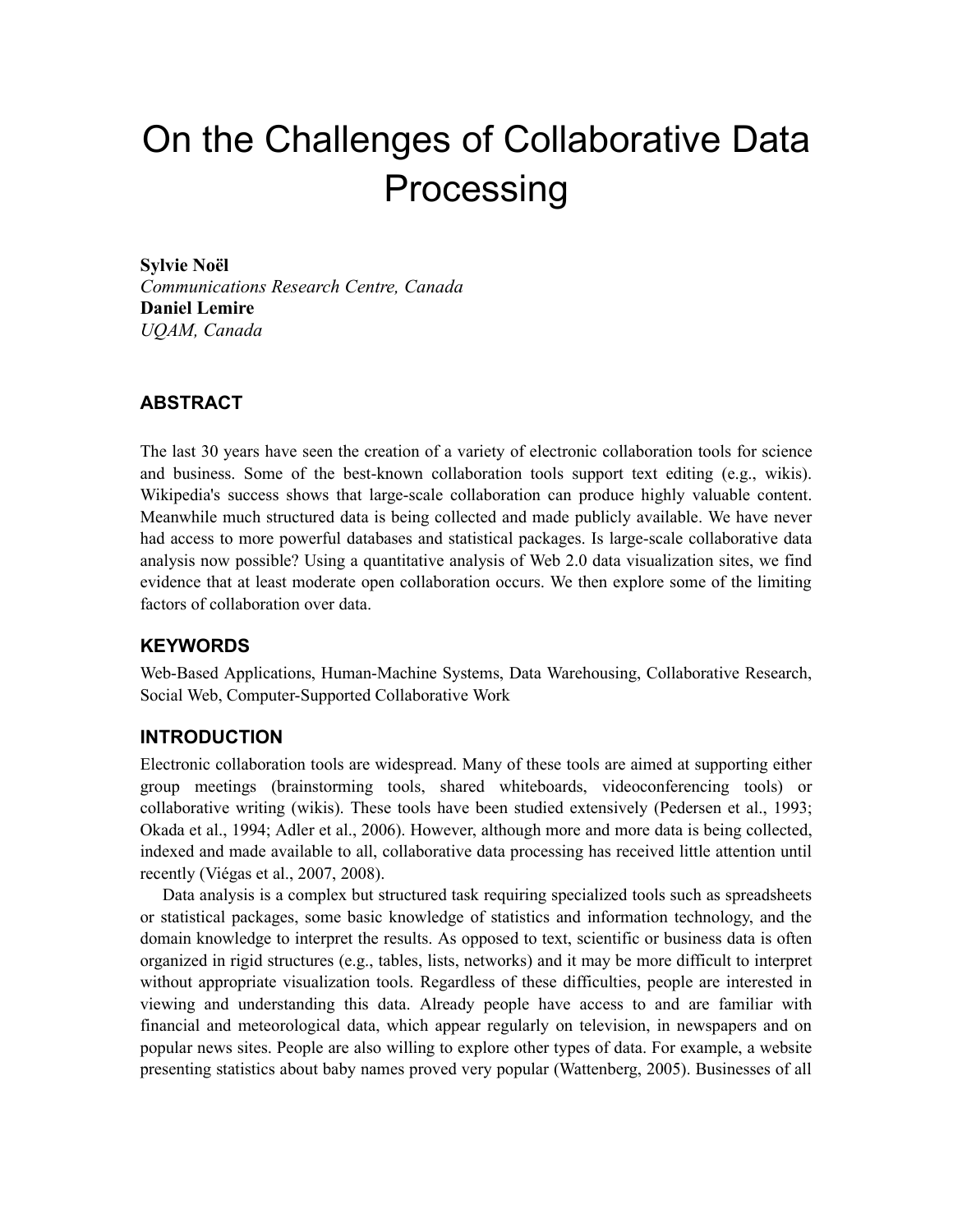sizes, governments, and academics analyze data for many purposes: financial planning, sales and marketing, stocks analysis, scientific research, and so on.

In companies, work-related data is called business information. The term "Business Intelligence" (BI) refers to the techniques used to improve decisions by collecting and aggregating business information. BI systems typically use a data warehouse: a large collection of historical and current data on business operations. End-user BI tools include static reports, spreadsheets linked to data repositories and interactive web applications. There is a growing business intelligence industry: the BI market grew by 10% in 2007 alone (Gartner Inc., 2007). One example of a collaborative BI business is Salesforce.com, a SaaS (software as a service) company which helps its customers share various types of business information (Dignan, 2007). Salesforce.com charges a monthly fee to customers to be able to share sales information among themselves.

While companies tend to keep their internal data private to keep an advantage over their competitors, governments and funding agencies increasingly require that scientific data repositories be accessible to all. For example, the Canadian Institutes of Health Research have a policy on Access to Research Outputs which requires grant recipients to deposit data into public databases (Canadian Institutes of Health Research, 2007). Several United Kingdom funding agencies have similar policies, including the Biotechnology and Biological Sciences Research Council, the Economic and Social Research Council, and the Engineering and Physical Sciences Research Council. In 1999, the American Congress passed circular A-110, which extended the Freedom of Information Act (FOIA) to all data produced under a funding award. China plans to make 70% of all scientific data publicly available by 2020 (Niu, 2006). There are a growing number of agencies with Open Access policies, including the U. S. National Institutes of Health, France's Institut national de la santé et de la recherche médicale, Italy's Instituto Superiore di Sanita, Australia's National Health and Medical Research Council, and so on. Some examples of open online scientific databases include the Generic Model Organism Database (Stein et al., 2002), the UK Data Archive for social science data, the Finnish Social Science Data Archive, and Harvard-MIT Data Center. More general open source projects for scientists are also appearing on the web. Examples include OpenWetWare.org (Butler, 2005), Science Commons (Wilbanks & Boyle, 2006), and myExperiment.org. Access to the results of scientific projects has become easier thanks to the proliferation of open access journals; the Directory of Open Access Journals (Lund University Libraries, 2003) lists over 3,000 such journals.

Open database projects also exist outside of the scientific domain, such as Swivel (Swivel Inc., 2007), Freebase (http://www.freebase.com), Numbrary (http://www.numbrary.com), and IBM Many Eyes (IBM, 2007). Amazon makes available large datasets from its web service platform (http://aws.amazon.com/publicdatasets/), including the Human Genome, various US census databases, and various labor statistics. Even the intelligence community, previously focused on secrecy, has been called to focus on information sharing (Jones, 2007). Analysis of the American intelligence efforts to prevent 9/11 has revealed that the lack of information sharing between government agencies left many of them surprised by the attack. There is a call to move from a need-to-know approach to a need-to-share one (Findley & Inge, 2005).

In spite of all this online data, we are not aware of any large-scale collaborative data analysis initiative comparable to those in the fields of software design (open-source software initiatives such as Linux) or documentation (Wikipedia). There might be vast collaborative data-analysis projects, but if there are, they apparently happen behind closed doors or have low visibility.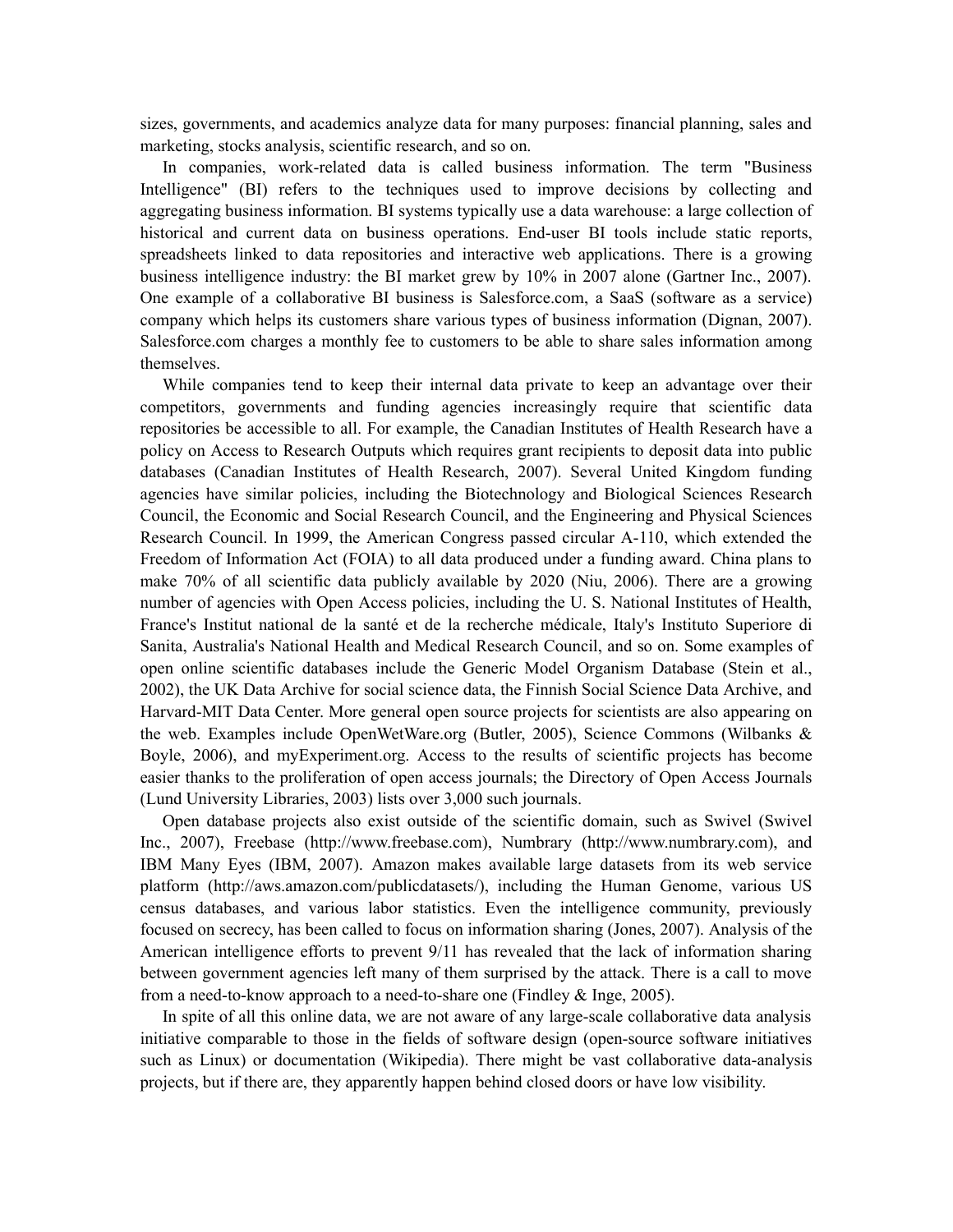What is limiting large-scale collaborative data analysis, if anything? Could it be caused by limited accessibility to the data among group members? Is it a lack of collaborative tools or motivation? Or might it be the complexity of the task itself? Is it utopian to think that, one day, experts will collaboratively analyze these data repositories? What conditions must be met, both organizationally and technically, so that collaborative data processing can be fruitful? This chapter presents some of the existing tools that can be used to support collaborative data analysis, explores some of the reasons why people may be refraining from this type of collaboration, and speculates on what we, as researchers and designers, can do to help support this kind of collaboration.

This chapter is divided into the following sections:

- We begin by establishing that the possible lack of collaborative data analysis is not due to the absence of specialized tools. We present and discuss some of these tools, including database tools that store data, and data manipulation tools such as spreadsheets, statistics, and visualization packages. We discuss the recent availability of high quality web-based applications (Descy, 2007), which should make collaborative data analysis more attractive. We also review collaboratories: collaboration tools aimed specifically at scientists.
- We then present the results from an experimental evaluation in which we measured some indicators of how much actual collaboration happens within some of the web-based collaboration tools that are freely available, such as Swivel and IBM Many Eyes. While limited, the collection of such publicly available data can support basic statistical analysis (Ochoa & Duval, 2008). Our data suggests that some collaboration occurs.
- Finally, we speculate on some of the problems associated with collaborative data analysis that may explain its apparent lack of popularity. For example, data analysis requires a certain level of technical expertise in statistics, mathematics, and information technology that is not necessarily available to everyone. Lack of motivation may also provide an explanation. Other issues may also have harmed people's ability to do collaborative data processing: from human issues such as usability problems or confidentiality, to technical ones such as concurrency, data indexing, or version control.

## **REVIEW OF EXISTING TOOLS**

Data processing requires tools specifically built to handle structured data. There are many ways in which people can interact with structured data, and many different tools available to support these various interaction types. Databases are used to store data. Depending on the type of data, it can be manipulated using tools such as spreadsheets or statistical packages. Data can also be transformed and presented in graphical form using visualization tools. In order for groups to collaboratively access structured data, they must use groupware versions of these various tools. We present a few of the available groupware tools here. We also present collaboratories, which are groupware tools aimed specifically at scientists who need to share data.

Recently, many online tools have become available to help people collaboratively analyze data, not only by storing and accessing data, but also by manipulating, analyzing, and visualizing it. Several of these products are web-based enterprise software, which Göldi (2007) has described as a potentially disruptive new model. Specifically, Göldi suggests that web-based tools create new markets: users who have never adopted groupware or collaboratories may use these online tools because they might be simpler or more convenient.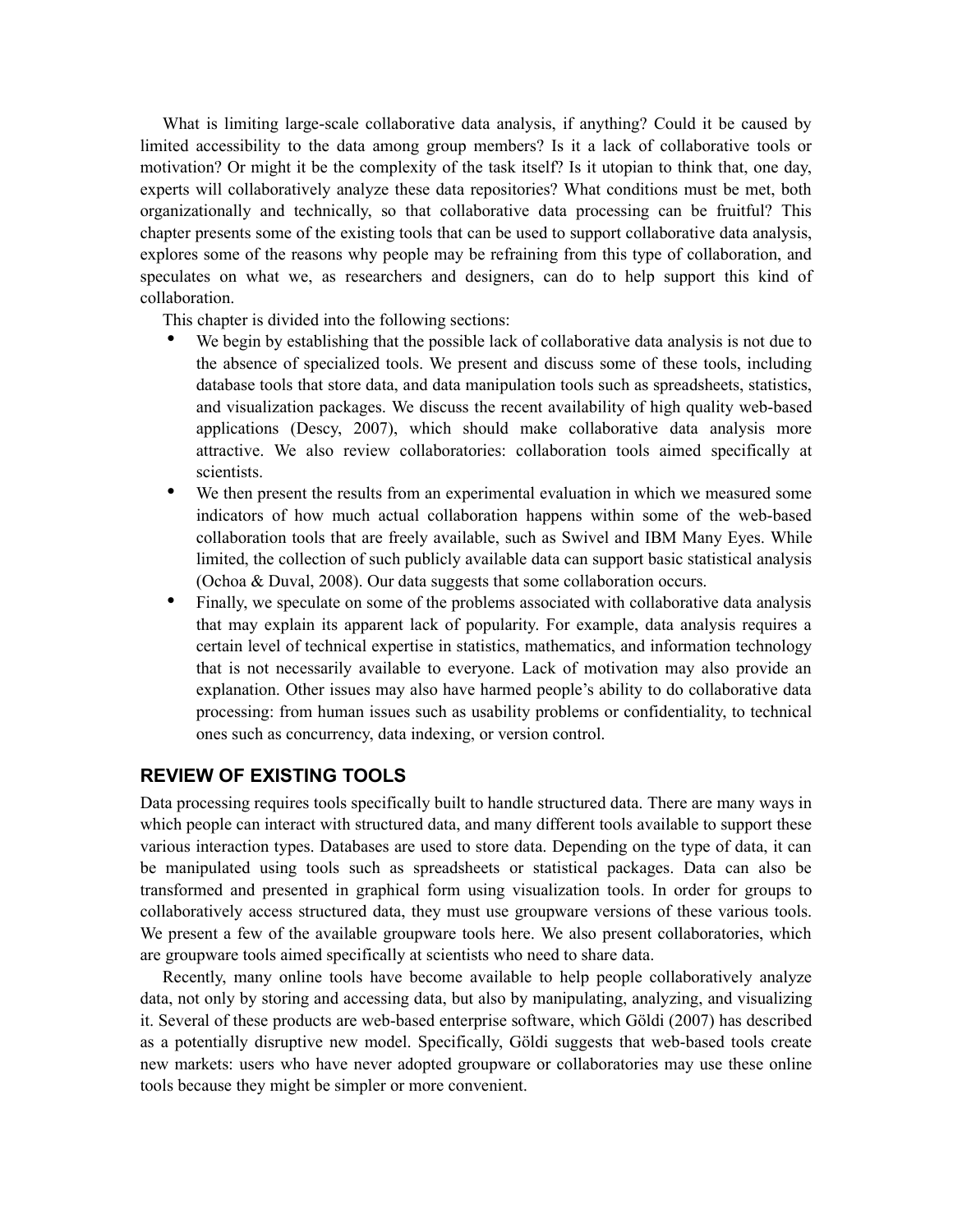## **Database tools**

Collaborative data analysis requires a database. In some instances, it may be preferable to give the users direct access to the database where the data is located. When direct access is not required, web database tools can be used. There are many web databases available including Zoho Creator (http://creator.zoho.com/), Dabble DB (http://dabbledb.com/), Quickbase (http://quickbase.intuit.com/), and Caspio Bridge (http://www.caspio.com/). However, none of these products are fully open. These types of tools are more suited for small groups of people collaborating on a project. Google Base (http://base.google.com/) is an open web database, but it fails to offer much with respect to data analysis.

Apache CouchDB, IBM Lotus Notes, and Amazon SimpleDB are software engines for schema-less document-centric databases. The benefit of such an approach is that the data stored in the database does not need to share an agreed-upon schema. In particular, this allows for open disagreement about the meaning of the data stored. However, these engines do not necessarily offer user front-ends to support collaborative data processing. They also do not specifically support end-users.

## **Spreadsheet tools**

Collaborative spreadsheet tools let several people work on the same spreadsheet either concurrently or in turn. There are several online collaborative spreadsheet tools available: Google Docs Spreadsheets (http://docs.google.com), EditGrid (http://www.editgrid.com/), SecureSheet (http://www.securesheet.com/), SocialCalc (formerly known as wikicalc, http://www.socialcalc.org), and Zoho Sheet (http://sheet.zoho.com). There are also both eXpresso (http://www.expressocorp.com/) and Badblue (http://badblue.com/helpxls.htm) for sharing Microsoft Excel spreadsheets over the Internet. Excel itself includes the functionality to allow people to share a spreadsheet over a LAN.

Academic collaborative online spreadsheet tool projects include TellTable and CoExcel. Both of these transpose a familiar single-user spreadsheet program to a web-based environment (in the first case, the open source Open Office calc, in the latter Microsoft Excel). This offers the interesting advantage that the user is not forced to learn a new tool in order to do their work. TellTable (Adler et al., 2006) is a web-based framework that can turn single user software (including spreadsheets) into collaborative software. TellTable was originally built to provide an audit trail for spreadsheets (Nash et al., 2004). By storing the spreadsheet files on a server (in order to reduce the risk of tampering with data or the audit trail), and making people access the file through the web, the developers were able to transform calc into a groupware spreadsheet program. Only one person at a time can modify a file using TellTable. CoExcel (Sun et al., 2006) is a project to transform Microsoft Excel into a collaborative spreadsheet that can be used over the web. Both TellTable and CoExcel are still in development.

We are not aware of the widespread use of spreadsheet documents as collaborative objects. There may be company-wide read/write spreadsheets but we suspect that the structure forced upon the users of such spreadsheets limits collaboration. For example, inserting a row or a column in a read/write spreadsheet may mistakenly break another user' formula.

#### **Statistical tools**

Like spreadsheet tools, collaborative statistical tools allow people to transform shared data. We have found two online collaborative statistical tools. Statcrunch (http://www.statcrunch.com/)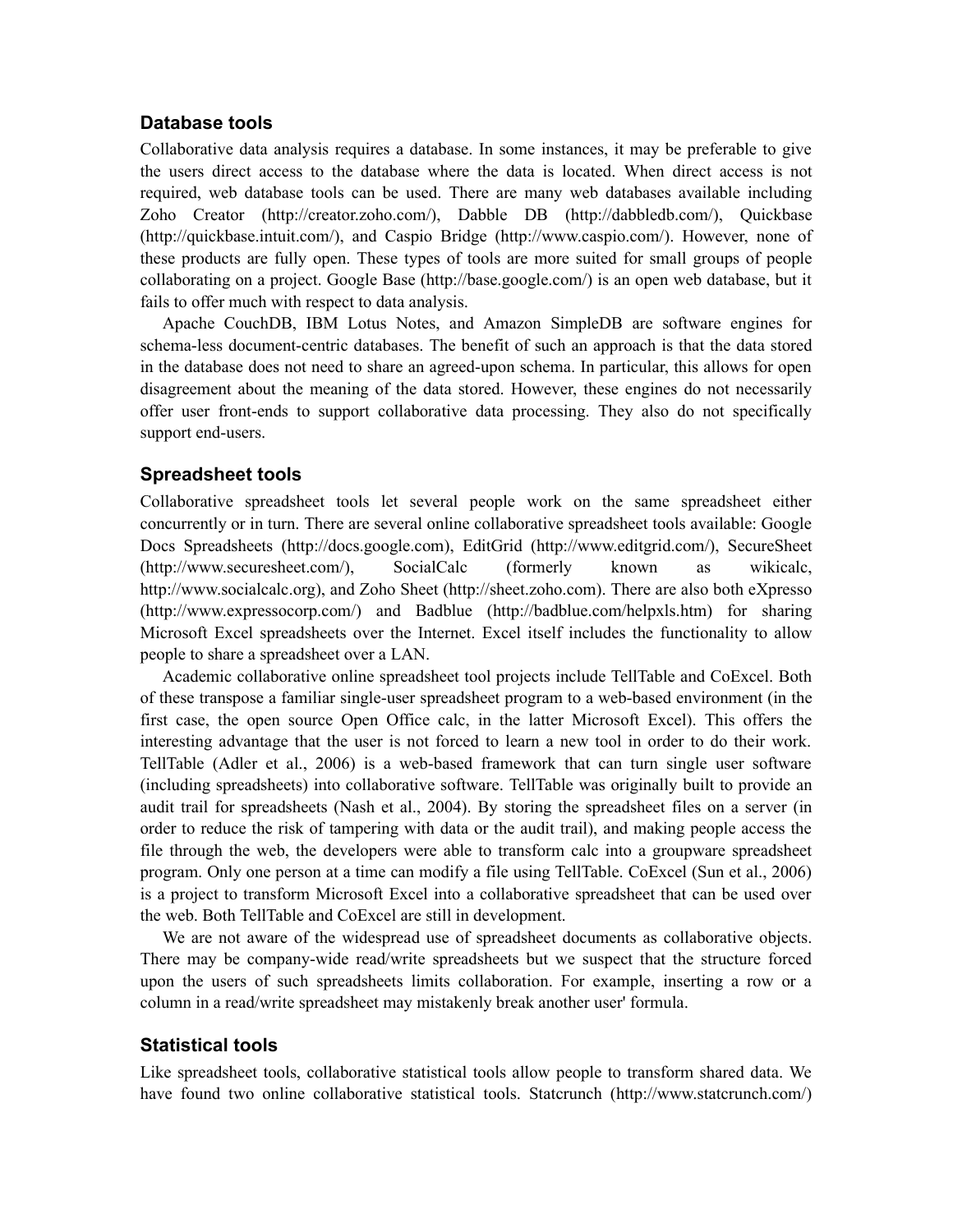offers several statistical analyses, including ANOVAs, T tests, regression analyses, and nonparametric statistics. As well, it can display the data using various types of graphics. Covariable (http://www.covariable.com/) also offers various statistical analyses, including T tests, correlations, and linear regressions. Covariable can also display the data in graph form. Both tools allow data and result sharing.

## **Visualization tools**

Collaborative visualization tools are tools that let people import datasets, create a graph or other type of visual representation of this data, and then share that visualization with other users. There are many such tools available on the web. We describe a few of these here.

DEVise (Livny et al., 1997) is a system that allows users to develop and share visualizations of large datasets. Users can develop their own visual presentations rather than being forced to rely on a collection of pre-existing presentation types (piecharts, etc.). Furthermore, a user can drill all the way down into a visual representation to see an individual data record. Users can share visualizations as well as explore them independently or even concurrently. DEVise has been used for financial, medical, meteorological, biological, and soil sciences datasets. DEVise is meant to support groups working together, but it does not support an open source model. This is also the case for Spotfire (http://spotfire.tibco.com/index.cfm), which is aimed at supporting businesses, and Command Post of the Future (Roth, 2004), which is aimed at the military.

IBM Many Eyes (IBM, 2007) has an open web approach. It is meant specifically to let anyone upload any type of database and share the resulting visualization with everyone on the Web (Viégas et al., 2007, 2008). According to its creators, users' most common activities on the site are "to upload data, construct visualizations, and leave comments on either datasets or visualizations." The authors have included several features specifically to support collaboration, including communication tools such as text comments, annotations, and bookmarks on visualizations. Within the first two months of its life, IBM Many Eyes had gathered over 1,400 users who had uploaded about 2,100 datasets, created 1,700 visualizations and added about 450 comments. These results suggest that people are willing to work together on data analysis.

Swivel (http://www.swivel.com) is somewhat similar to IBM Many Eyes, although the visualization tools it offers are not as powerful (Butler, 2007). Swivel also makes it easy for users to mash datasets together to come up with new and interesting visualizations of their data. Other, similar tools include Data360 (http://www.data360.org) and Trendrr (http://trendrr.com/). Dataplace (http://www.dataplace.org) is aimed more specifically at housing and demographic data from the United States. It lets people quickly create thematic maps by translating data onto maps. Daytum (http://daytum.com) is a social dashboard allowing users to share and visualize data from their daily lives. Finally, Microsoft Research published DataDepot (http://datadepot.msresearch.us), a tool to track and share trend lines generated from data such as precipitation levels or stock prices.

Most of these tools accept standard data formats such as column-separated-values (CSV) files. The results can often be shared as a URI where comments can be added, or new views generated.

#### **Collaboratories**

Collaboratories are collaboration tools aimed specifically at scientists. The term 'collaboratory' first appeared in 1993 (Cerf et al., 1993) and describes a virtual research center, in which scientists from various laboratories across the world can cooperate and share data, resources, and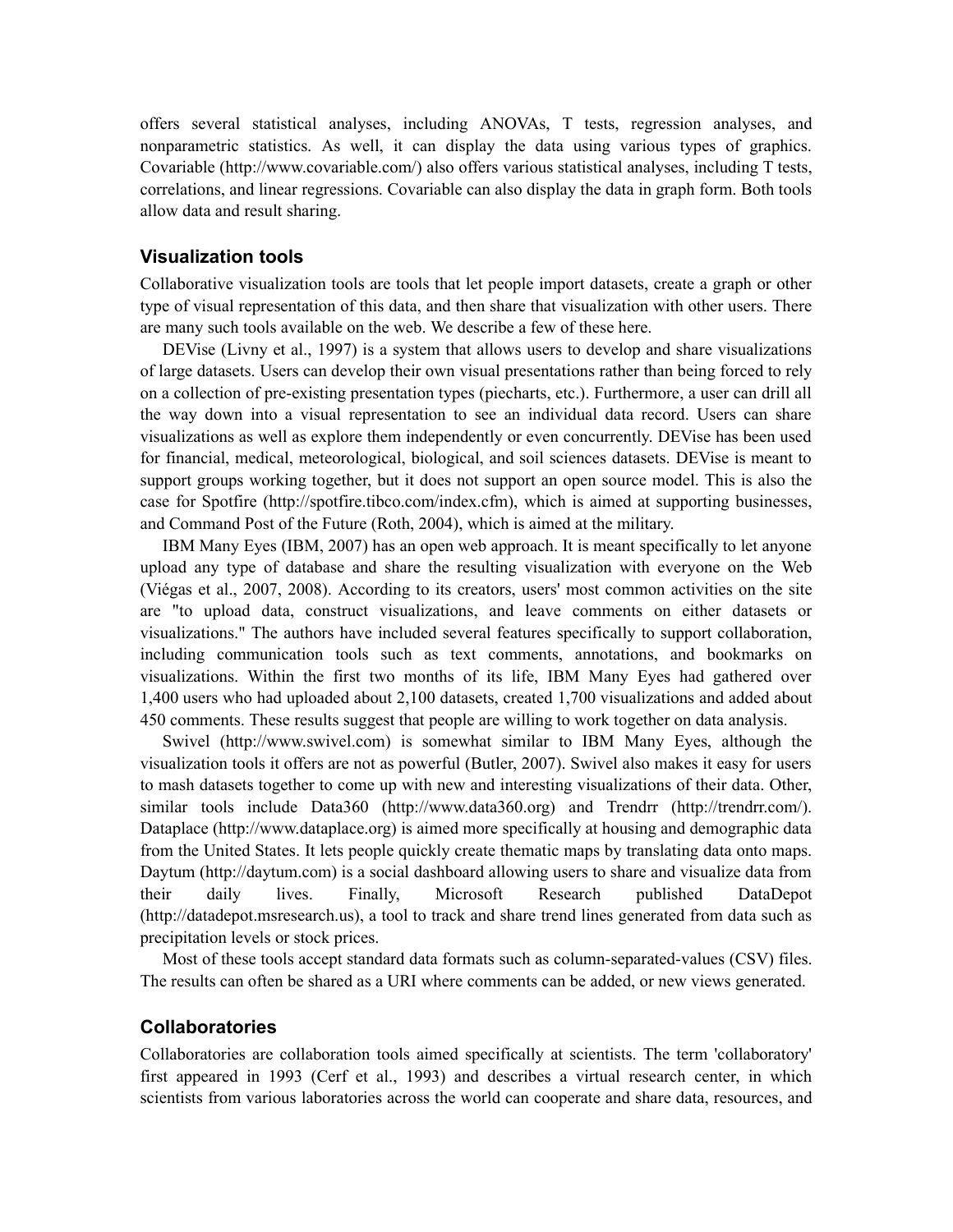information. While early examples of collaboratories were aimed at giving scientists access to expensive instruments such as particle accelerators (Kouzes, Myers & Wulf, 1996), most of the collaboratories we find today are web-based database repositories (Ma, 2007). Collaboratories are very popular. Already in 2004, the Science of Collaboratories website (http://www.scienceofcollaboratories.org/Resources/colisting.php) noted the existence of over 200 different collaboratories. Recent examples of collaboratories include the National Human Neuroimaging Collaboratory (Keator et al., 2008), the Michigan Clinical Research Collaboratory (Schwenk & Green, 2006) and the Center for Behavioral Neuroscience (Powell & Albers, 2006).

There have been several attempts at building true online collaborative tools for scientists (e.g., Reed, Giles & Catlett, 1997; Avery & Foster, 2000; Reed, 2003; Ma, 2007). These collaboratory projects are usually aimed at very specific groups of research labs who are working together on a project and who require tools to support their collaborative needs.

In this section, we have shown that there are several tools available to do collaborative data analysis but are people willing to use them? The following section explores this question by trying to measure the level of collaboration in some web-based data processing tools.

#### **EXPERIMENTAL EVALUATION**

Golovchinsky et al. (2008, 2009) uses four dimensions to classify computer-supported information seeking collaboration: intent, depth of mediation, concurrency, and location. Because of the way most collaboration is done with the available open access collaborative data analysis tools, we are more concerned here by the intent dimension. Intent is explicit when people get together and work on a specific topic. For example, if coworkers must produce an annual report or research papers, their collaboration has an explicit intent. An example of collaboration with implicit intent is certain recommender systems, in which past search behavior is used to suggest other topics (e.g., Amazon's "people who bought this product also bought").

Collaboration is often multimodal: whereas some users may use a chat tool, others will prefer email (Noël & Robert, 2004; Morris, 2008). This may lead to biases in the trace analysis. For example, Grippa et al. (2006) have shown that relying on email traces alone may overestimate the influence of a core group of individuals who dominate a given mode of communication. Thus, one individual might be a prolific email user whereas his peers use the phone. These biases make it difficult to study groups or projects based only on openly available data.

It might be difficult or impossible to evaluate collaboration between any two given individuals by limited traces, but we may compare one social web site with another and derive some quantifiable information. Minimally, posting content for all to see, especially when others can comment, shows an openness to collaboration. Publicly reacting to existing content is also necessarily a form of collaboration. These types of behavior are a form of global (at the scale of the community) collaboration. In the terms of Golovchinsky et al. (2008, 2009), we have collaboration with implicit intent. A large number of people contributing content indicates that more implicit collaboration is occurring.

Using this method of measuring collaboration on a variety of social web sites, Ochoa and Duval (2008) divided the sites into three categories. In the first category (Amazon Reviews, Digg, FanFiction, and SlideShare), 10% of the users contributed 40% to 60% of the content, in the second category (Furl, LibraryThing, and Revver), 10% of the users contributed 60% to 80% of the content, and in the last category, most of the content was contributed by a few users. The first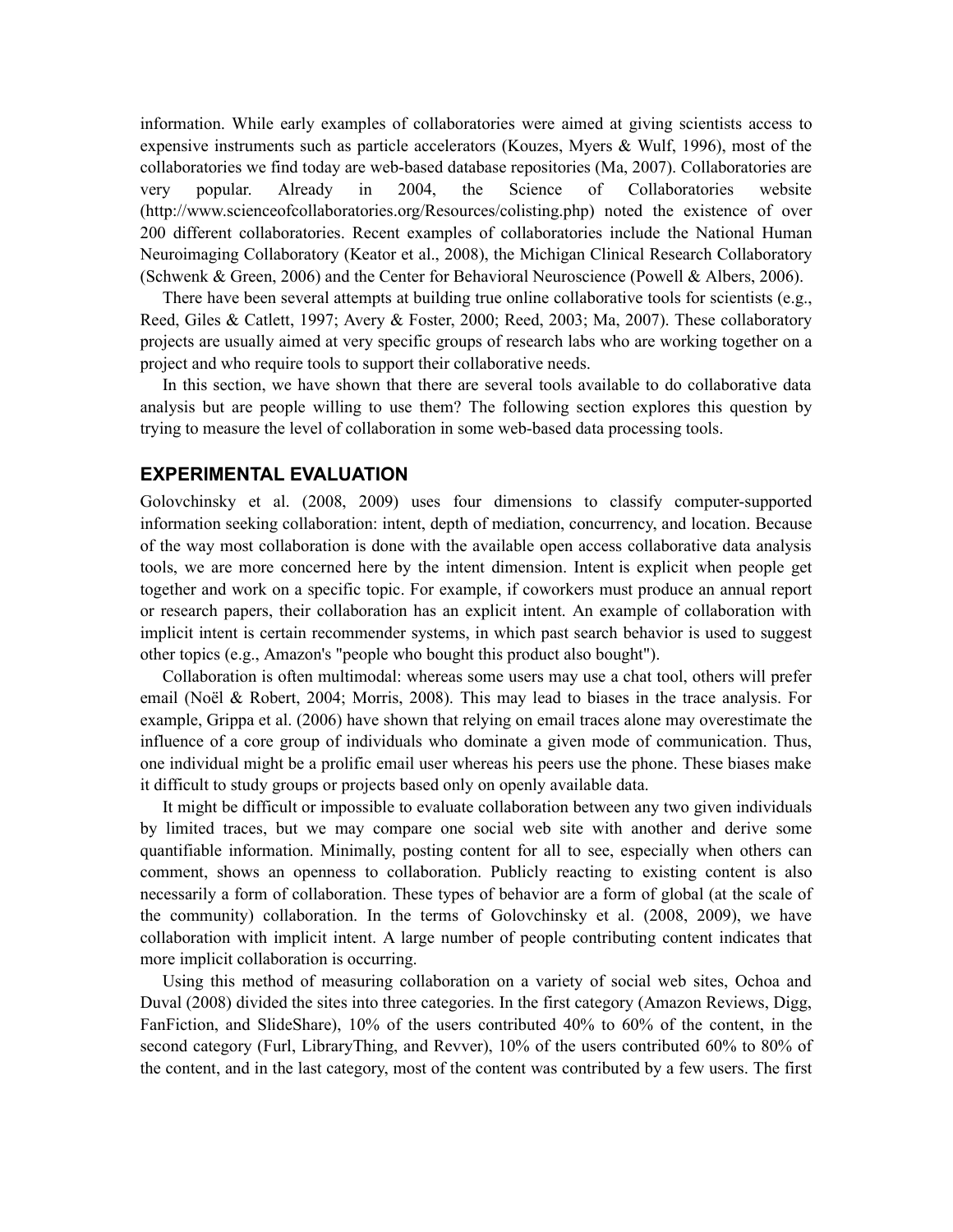category of tools are built more collaboratively than the other two categories, in the sense that more users contributed to the content.

It might be surprising that having 10% of the users contribute 50% of the content means that these tools foster a (relatively) large amount of collaboration. As a basis for comparison, Lotka's law states that the number of authors making *n* scientific contributions is about  $1/n<sup>a</sup>$  of those making one contribution, where *a* is about two (Lotka, 1926; Chung & Cox, 1990). One consequence of Lotka's law is that given a large enough set of scientists, almost all contributions (say 90%) will be due to the top 10% most prolific authors.

In which of these three categories do open source database projects fit? We began by looking at OpenWetWare. OpenWetWare is a collection of open science notebooks. While not a data processing site per se, we were interested in this site because it still contains a lot of data regarding biological entities and documentation about data processing techniques. We recovered the last 5000 edits from the site (the data was collected on May 16, 2008). We found that 10% of the users contributed 50% of the changes. Hence, by the Ochoa-Duval categorization, there is a significant amount of collaboration. This suggests that scientists are interested in sharing information with others.

Turning to the open data processing sites, we selected three candidates: IBM Many Eyes, Swivel, and StatCrunch. There are no other publicly available sites similar to these three to our knowledge. We were able to retrieve contributions by different users from all three sites. All operate in a similar manner except that StatCrunch is not free: users must pay a small subscription fee to upload new data and do analyses. However, no subscription is required to view work uploaded to the StatCrunch site. Both StatCrunch and IBM Many Eyes require all contributors to have an account. While Swivel requires users to be registered to upload data, anyone can contribute a new plot.

We captured all data by screen scraping: HTML pages were saved to disk and parsed using regular expressions. To ensure that our scripts did not adversely affect these web sites, we limited our queries to one per second, and we chose to retrieve no more than 1,500 pages from each site. Table 1 presents the size of the datasets. Except for Swivel, our datasets cover thousands of users and tens of thousands of items. Ochoa and Duval (2008) had between 2,300 and 82,000 users per dataset. Both our IBM Many Eyes and StatCrunch datasets are similar in size to their samples.

Swivel offers two ways to navigate through recent plot contributions: by dates and by views. Unfortunately, we found that two thirds of all new plots were from unregistered users. So, for Swivel, we limited our investigation to dataset contributions. We found only 536 users had uploaded datasets.

IBM Many Eyes allows users to browse all recent contributions whether they are new datasets, new plots or new comments. Unfortunately, recent plot contributions are not listed together with the contributing users' ID. Retrieving recent plots might have required loading tens of thousands of web pages, one for each plot. To minimize the impact of our data capture, we limited our investigations to datasets and comments. Of the three websites we investigated, IBM Many Eyes has the largest database, with over 37,000 datasets uploaded by over 8,800 users. Only about 7% of all users posted comments.

StatCrunch allows users to navigate through recent datasets, results, and publicly published reports. Whereas the datasets are raw data, results are the output of some data processing, and the reports are aggregated results. Hence, there is a hierarchy of complexity on StatCrunch, from data to individual results to reports. More users provided datasets than reports. Also, there are far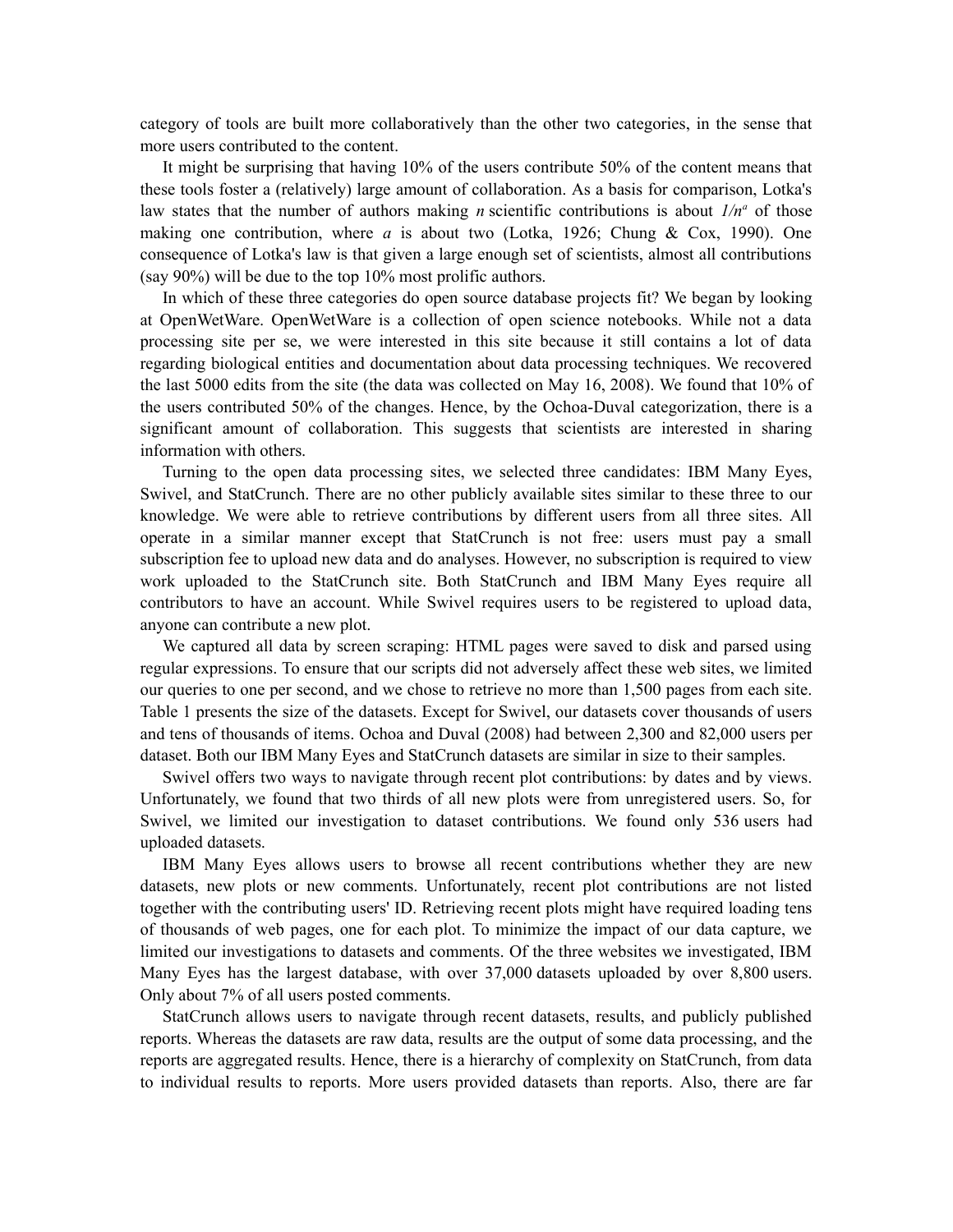fewer reports than results or datasets. We examined information for datasets, results, and reports from StatCrunch.

|                      |                 | Number of items | Number of users |
|----------------------|-----------------|-----------------|-----------------|
| Swivel               | Datasets        | 1,200           | 536             |
| <b>IBM Many Eyes</b> | <b>Datasets</b> | 37,672          | 8,843           |
|                      | Comments        | 1,223           | 602             |
| <b>StatCrunch</b>    | Datasets        | 9,351           | 1,833           |
|                      | Results         | 11,403          | 1,190           |
|                      | Reports         | 1,928           | 358             |

*Table 1. Descriptive Statistics of the collected data*

For each site, and each chosen type of contribution, we took the 10% most prolific users and counted their contributions. Table 2 presents the results of our analysis. For example, on IBM Many Eyes, the top 10% of users uploaded nearly 19,000 datasets. We did not take into account the volume of each contribution (such as the number of bytes uploaded).

All contributions correspond to the first Ochoa-Duval category: the top 10% of the users contribute 40% to 60% of the content. Hence, at least a moderate amount of collaboration is occurring. The reports in StatCrunch are the only exception. They have an almost flat distribution: the top 10% of all users contribute only 19% of all reports. However, only 358 users published a report compared to 1,833 users who produced at least a dataset (a ratio of 1 to 5).

|                      |                 | Contributions by top<br>$10\%$ of users |
|----------------------|-----------------|-----------------------------------------|
| Swivel               | Datasets        | 48%                                     |
| <b>IBM Many Eyes</b> | <b>Datasets</b> | 49%                                     |
|                      | Comments        | 55%                                     |
| <b>StatCrunch</b>    | <b>Datasets</b> | 57 <sub>%</sub>                         |
|                      | Results         | 40%                                     |
|                      | Reports         | 19%                                     |

*Table 2. Percentage of contributions by top 10% most prolific users*

In summary, data analysis sites such as Swivel, IBM Many Eyes, and StatCrunch are collaborative, in the sense that the most prolific individuals contribute only about half of the content. They are comparable with popular sites such as Amazon Reviews, Digg, FanFiction, and SlideShare.

We probably underestimate the total number of users of these websites. As we have already mentioned, people can use the systems without leaving a public trace, making them uncounted collaborators. Since these websites let people create private groups, there may be local (at the project-level) collaboration that we are not measuring.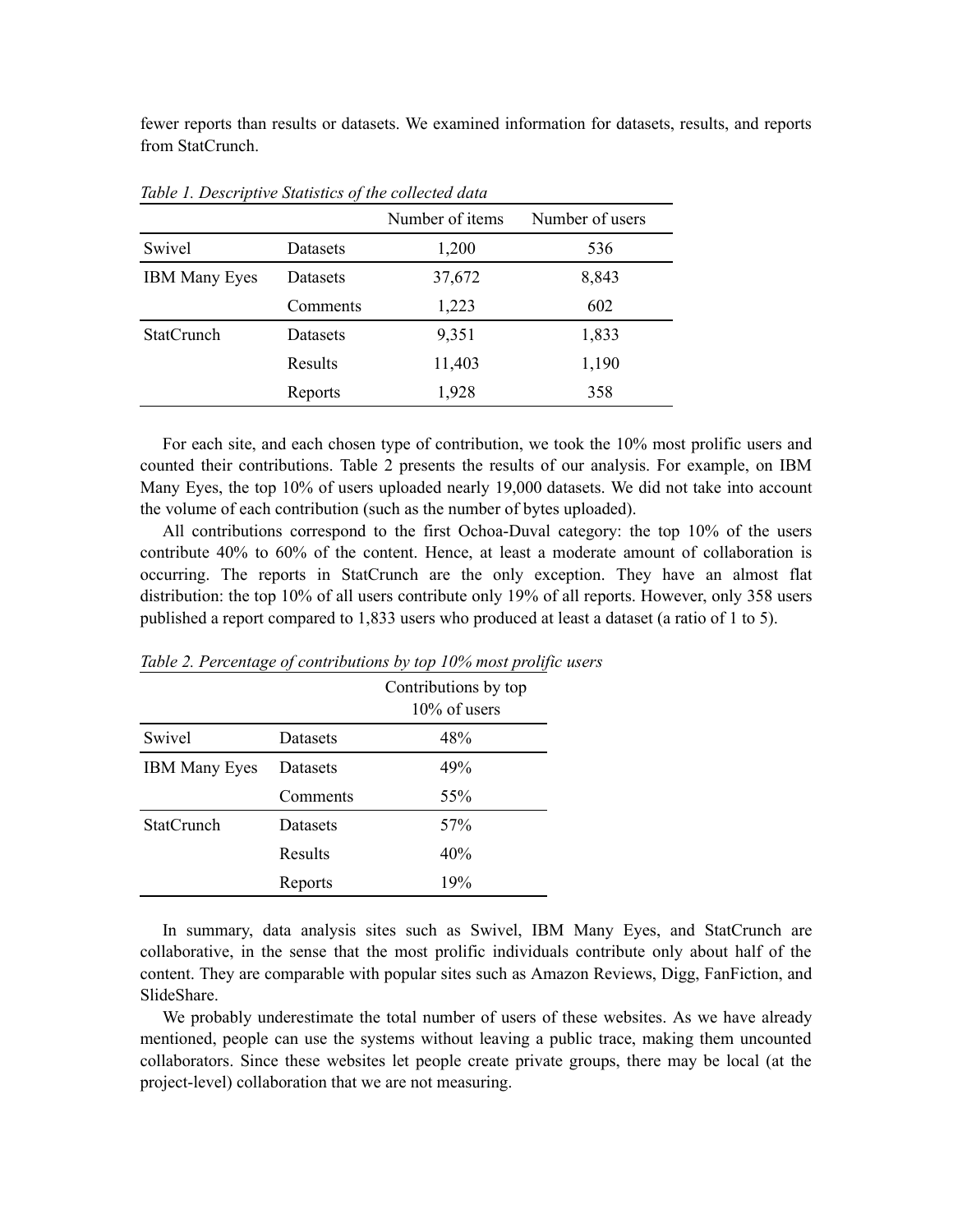## **INGREDIENTS FOR A SUCCESSFUL COLLABORATIVE DATA ANALYSIS**

We have shown above that people are willing to collaborate on databases, at least on a global community level, and that there exist plenty of groupware tools that could be used to support this collaboration. Yet, our results suggest that contribution may not be as widespread as it could be. For example, while over 8,000 users created graphs on IBM Many Eyes, only about 600 users contributed comments, and 66 of these users contributed 55% of the comments.

Even when people use collaborative tools to work on a project, data analysis may remain a single-user task, at least in our experience. Nor is there any large-scale equivalent to Wikipedia for structured data. Clearly there are stumbling blocks that are limiting the popularity of collaborative data analysis tools. In this section, we examine some of the issues that designers of these tools need to consider if they wish to promote successful collaboration on structured data.

## **Sharing the data**

The several large repositories listed above show that there is much data being shared. However, data sharing is not always accepted as a requirement, even in science. For example, Reidpath and Allotey (2001) asked 29 corresponding authors of research articles which appeared in the British Medical Journal to share their data. Only one author actually shared his data in this survey. In the case of businesses, people may be wary of sharing data with their competitors. Many factors may explain why data sharing is not forthcoming: documenting and packaging data for others requires some work; there can be confidentiality and security issues; there is the fear of ridicule if others find errors in one's work; there may be a competitive edge by having data others do not; and so on. However, there is evidence that sharing detailed research data can be beneficial to authors by increasing their citation rate (Piwowar et al., 2007).

Certainly data sharing, when it occurs, may lead to collaborative efforts in the sense that several distinct teams may successively work on overlapping datasets. However, the processing itself may still be done independently (Shah, 2008).

## **Task specialization**

Local or internal collaboration occurs within closed teams. It is often customary within teams to delegate specific tasks to specific individuals. While some members may handle data processing, others will write text, contribute ideas, or manage the team. If the team is small and relatively stable, there may not be any reason to share the technical task of analyzing the data. Indeed, specialization may be more effective. Among prolific book writers, dividing up the task into chapters is a common strategy (Hartley & Branthwaite, 1989). Posner and Baecker (1993) provide several reasons to specialize the writing tasks including: access to technology and software, social status, familiarity with the requirements, and uniformity of the final product.

## **Credit**

External or global collaboration occurs more openly. Examples include OpenWetWare where scientists share open notebooks with the world. We believe that external collaboration over data processing is still an outlier in science. According to Hannay, the biggest barrier to collaboration in science is the credit problem (Waldrop, 2008): individuals need to feel certain that their work will not be scooped by others.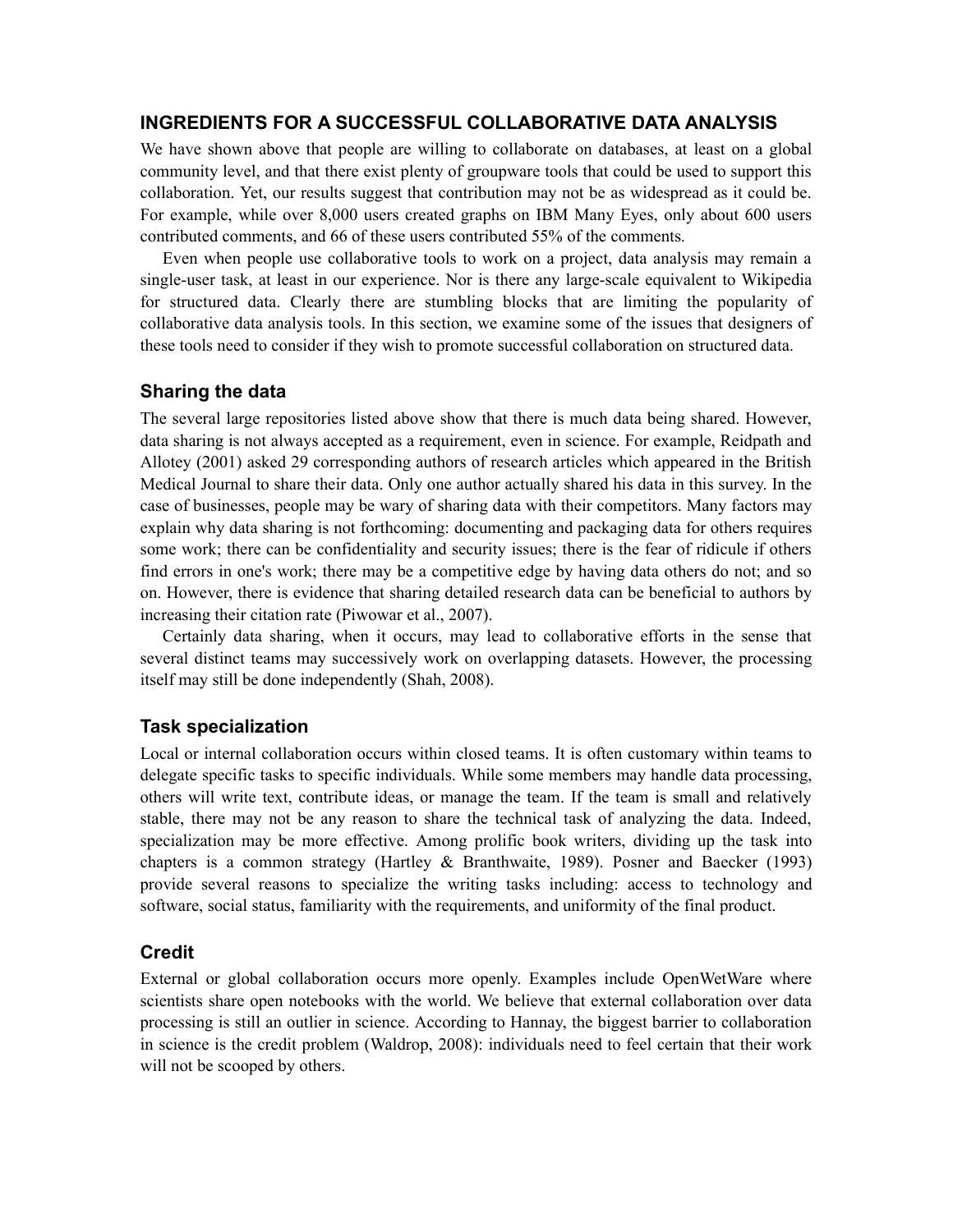## **Access**

In collaborative writing, Posner and Baecker (1993) have found that access to technology and software sometimes determines the division of labor. Tutt et al. (2007) have presented a generalized concept - local action - wherein some actions can only occur in some locations. With web-based applications we expect this issue to be less significant.

Data is often confidential, making publication and sharing more difficult. This includes personal information and strategic business data. For many users, data privacy remains a necessity and lack of privacy may constitute a barrier to sharing (Descy, 2007). However, a lot of the data being collected is now available freely.

#### **Expertise**

Data analysis sometimes requires a technical expertise in statistics, mathematics, and information technology that few people possess. In addition, learning to use spreadsheet or statistical tools requires time and energy that many people may not have. If data analysis can be delegated to a single person who is already familiar with these tools, then the group will waste less time during this phase. While this argument may hold in a closed social network, like a research group, it is less likely to be true for very large groups, where many people have sufficient expertise for data processing. Wikipedia has shown that large-scale collaboration is not only possible on difficult problems, such as crafting a highly technical article, but that it can also be very fruitful.

## **Concurrency and asynchronicity**

Version control in situations where changes can be reverted or done in parallel remains challenging (Adler et al. 2006). Keeping track of changes can be particularly difficult with databases as compared with text. Furthermore, because the integrity of data can be a very important issue, an audit trail that allows people to track all changes is an essential tool for collaborative databases.

We can distinguish two types of data: collected or raw data, and derived data. Assuming collaborators agree on the meaning of the collected data, they will build upon it by applying various operations. These operations generate views (derived data), which may come to depend on each other. For example, a user may take the raw data, prune some of the outliers (view 1) and then compute statistical measures on the outlier-free data (view 2). If these views are defined only through algorithms, keywords, or formulae it may become difficult for others to follow the flow. Wattenberg (2005) has underlined the importance of letting people access past data states when sharing visualizations. Therefore any system that lets people work on data needs to not only make people aware of the historical modifications and computations made to the data, but also give them easy access to past states and the ability to work on these states (letting people do 'what if' scenarios with ease). Moreover, since interpretation errors are likely to be common, a feedback loop is needed: one should share interpretations in such a way that they can be corrected by others.

As in text processing, users may need to work jointly on the same object. If the tool permits concurrent editing, this can result in conflict (e.g., if people try to modify the same data at the same time). Several methods solve such potential conflicts during synchronous editing (Mitchell, 1996). However, because text tends to convey meaning better than numbers or figures, conflicts of intent may be more difficult to detect and resolve in databases than in text documents. Even if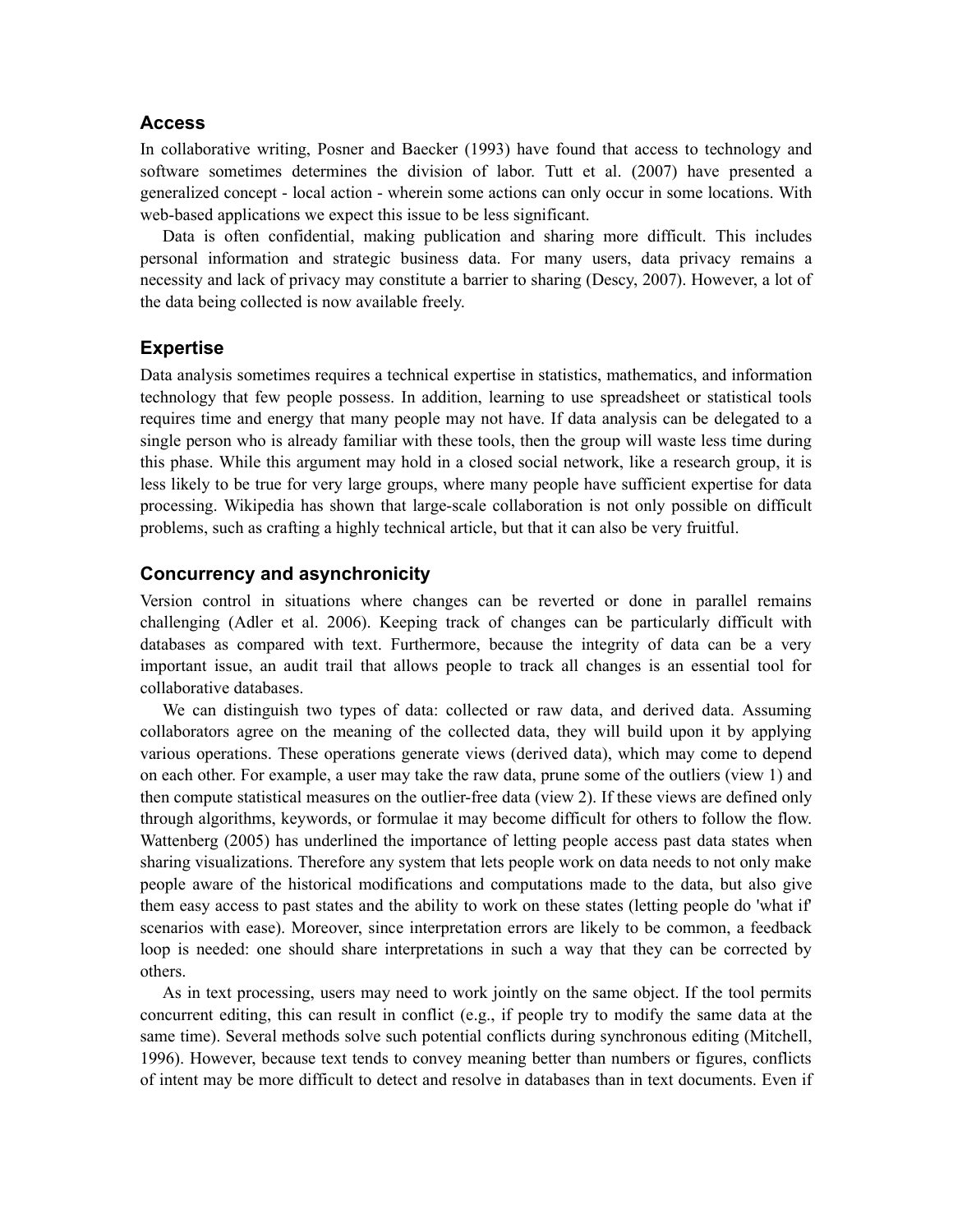people are only permitted to work on the same data asynchronously, such conflicts can still arise due to the interdependence of data points.

#### **Usability**

In large datasets, navigation is difficult and retrieval of data may also prove difficult without proper indexing. Performance issues may plague users who have to work with these very large datasets. The volume of data can make sharing more difficult due to bandwidth limitations. Even though bandwidth and storage are increasing, so is the size of the datasets, eliminating any possible gains.

Reorganizing data on the fly is relatively easy using a wiki, since you can simply copy and paste the data. In a collaborative spreadsheet, the data tends to be more rigidly organized (more structured) making on-the-fly reorganization difficult. In addition, users may be unfamiliar with the existing tools. Exchanging reports prepared by a single individual, and commenting using the familiar email interface is often an attractive proposition.

Preparing a convenient output can be difficult since most data processing tasks are not easily exported in a meaningful format to users, contrary to what is possible with collaborative editing tools such as wikis. One partial solution to that problem is to give people the ability to create and export visualizations, which are outputs that are easy to understand.

## **Flexible semantics**

Traditional data sharing and data integration approaches require a globally consistent data instance (Taylor  $\&$  Ives, 2006). Current Business Intelligence techniques tend to define schemas and semantics in a centralized manner (Aouiche et al., 2008). However, people often disagree on the semantics of the collected data. This may be especially challenging in cases where the data was collected by remote groups. Even among the group members who collected the data, there may be disagreement on the meaning of the numbers. Inside businesses, there are commonly disagreements on the exact meaning of simple terms like revenue or profit. Improper or ambiguous documentation may prove problematic.

Meanwhile, schemes for large-scale data sharing have generally failed because database approaches tend to impose strict global constraints: a single global schema, a globally consistent data instance, and central administration (Green et al. 2007). Spotfire, Business Objects, and QlikTech are among the companies providing tools to enable the average user to contribute by relaxing global constraints (Havenstein, 2003).

#### **Motivation**

Given access to the right tools, people are willing to engage in social data analysis. For example, Wattenberg (2005) found that people were challenging each other to find trends concerning baby names while using NameVoyager. NameVoyager is a web-based visualization tool (http://www.babynamewizard.com/voyager) that displays the popularity of baby names in the U.S. over time. It covers over 100 years of data. People can drill down to a subset of names by typing in letters; this will display all the names starting with those letters as the letters are typed in. According to Wattenberg, people were building on others' findings, making this an example of group data mining. Wattenberg suggests that if a collaborative tool is to encourage people to share their discoveries it needs to let them easily re-create or access data states previously created by others. The popularity of sites such as IBM Many Eyes and Swivel clearly shows that people are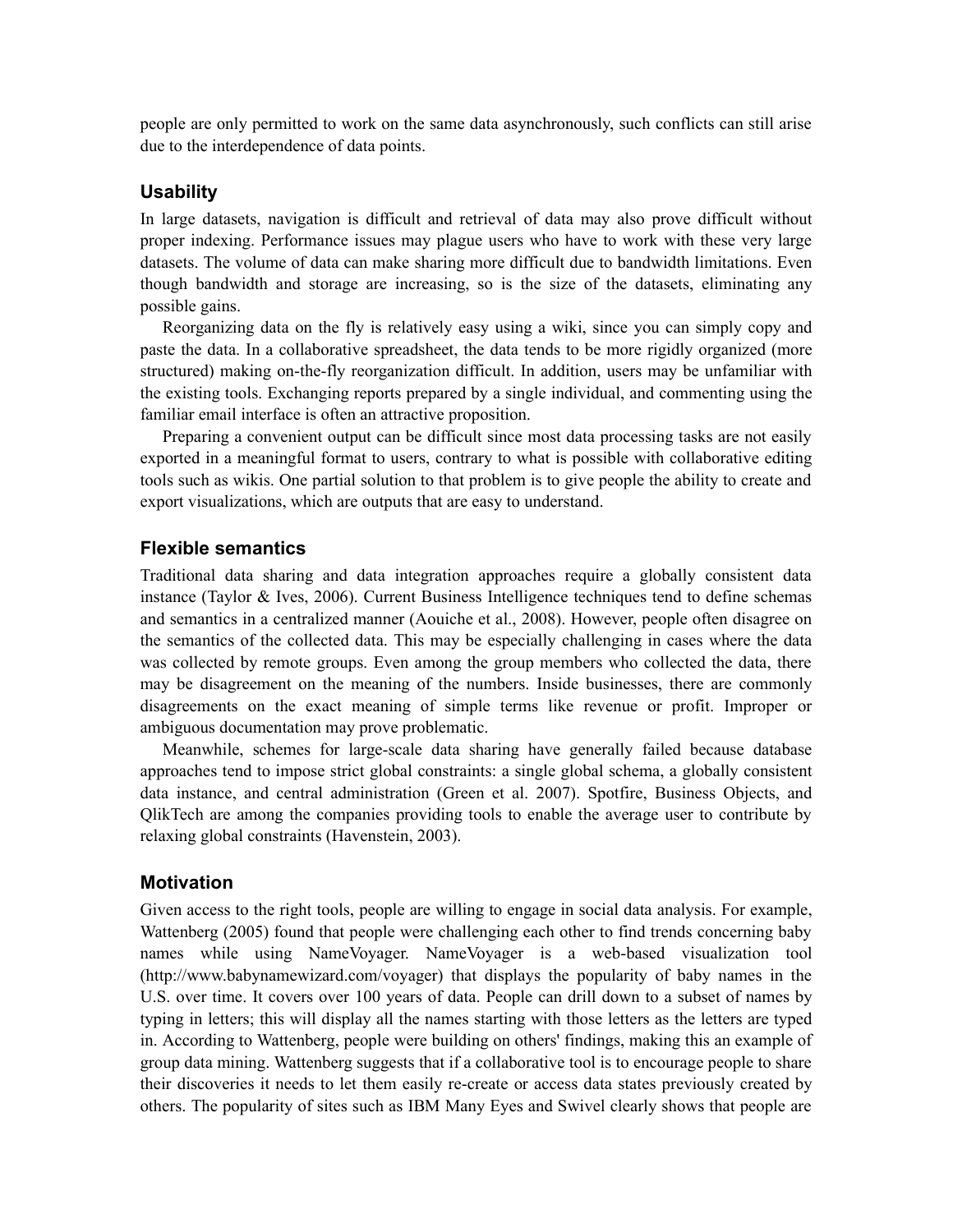willing to play around with complex data and share their results with the world. Another example of such a site is Mycrocosm, a website published by MIT researchers where users can share the "minutiae of daily life" as simple statistical graphs (http://mycro.media.mit.edu/).

Data analysis may not be perceived as interesting but the ubiquity of statistics in our daily life combined with appealing visualization techniques should alleviate any prejudice. Moreover, programming is also a rather technical task and open source software has shown that open collaboration is a working model for software creation. Prolific contributors to Wikipedia are motivated by increased credibility within the community (Forte  $\&$  Bruckman, 2005) as well as by altruistic goals such as contributing to the greater good (Wagner & Prasarnphanich, 2007). Participation in open source software is similarly motivated (Wu et al., 2007) by altruistic goals and also by possible career advancement. These same incentives are likely to be present for collaborative data processing. To ensure that individuals get adequate credit for their work, tools should track the authors of various contributions and make this information accessible to users.

#### **Conclusion**

Ioannidis (2005) claimed that most research results are wrong because most datasets are too small or the investigation is biased. He observed that researchers commonly select the most positive results and discard the negative results prior to publication. These biases may be exacerbated if there are commercial imperatives underlying the work. There is no reason to believe that the same biases are not present in Business Intelligence. If a more diverse set of people could analyze the same data, it seems likely that biases in the analysis would be less frequent. Collaborative data processing tools could help support these multiple analyses. Would open collaborative data processing actually increase the reliability of published results? Given large data repositories, should we set up collaborative data processing initiatives? Should companies rely on a wider range of employees to process their data? While the reliability of open encyclopedias such as Wikipedia is often reported to be good, noise and missing information are concerns (Clauson et al., 2008). However, since open collaborative data processing can contribute to making research reproducible, it might make it easier to detect some types of fraudulent behavior (Laine et al. 2007). We believe that other benefits to open collaborative data analysis are likely to exist, but it remains to identify under which circumstances this type of data analysis is most likely to be beneficial. Ultimately, we need better experimental evaluation of collaborative data analysis, including longitudinal studies.

A distinguishing factor between collaboration over a wiki or software, and collaborative data analysis might be the barrier to entry. Many scientists and business analysts may have a vested interest in controlling not only access to their data, but also the analytical process. A cultural change wherein access to the raw data and to the processing steps would be an essential part of any report or scientific communication, would likely be disruptive in the same way Wikipedia has been disruptive within the encyclopedia industry and open source software disruptive within the software industry. Would collaborative data processing lead us to a new form of highly collaborative science?

There are many good collaborative software packages, and a substantial amount of good collaboration. None of the limitations to collaborative data processing that we have identified are entirely unsolved. Nevertheless, the sophistication of the open data processing tools could be greater. Tools such as IBM Many Eyes or Swivel are appropriate for generating graphics, but they cannot process data. As well, while they permit implicit collaboration, it is not clear how well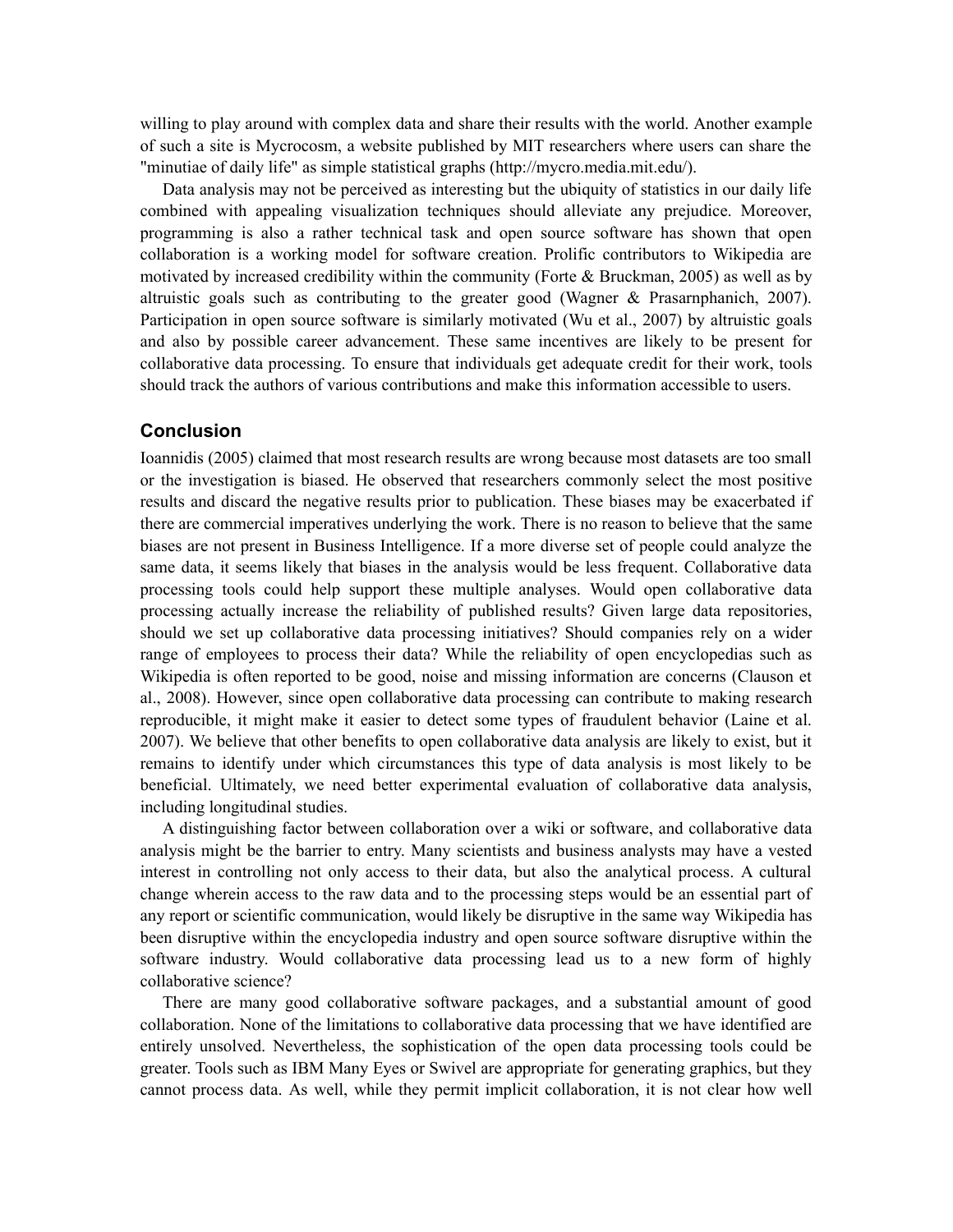they support explicit types of collaboration. Shareable spreadsheets are familiar to users, but were designed for single users. Based on our survey and on earlier work (Adler et al., 2006; Aouiche et al., 2008), here are some features that we recommend:

- 1. Due to the need for flexible semantics, data should be presented in an unstructured manner. We should encourage loose couplings in how data is presented to the users: large structured tables or graphs are probably not appropriate. We expect that it is difficult to scale a spreadsheet to dozens of simultaneous users.
- 2. In the spirit of tools such as IBM Many Eyes and Swivel, the result of any editing should be immediately shareable in an output easily understood by human readers. Ideally, any result should be shareable as a single URI.
- 3. Users should be able to go back to past data states and branch out from there to new data analyses.
- 4. Visualizations can simplify the presentation of complex data. Therefore, some sort of visualization tool should be included.
- 5. Some type of peer review process may be required to control data quality. Wikipedia offers a working example of group quality control that depends on people, not on complex tools.
- 6. Any change should be clearly credited to its author.
- 7. To alleviate the local action problem, we should use open standards to enter data and to publish data analysis.

# **ACKNOWLEDGEMENTS**

The authors wish to thank Sarah Dumoulin and two anonymous reviewers for their suggestions and comments. The second author is supported by NSERC grant 261437.

## **REFERENCES**

Adler, A., Nash, J. C., & Noël, S. (2006). Evaluating and implementing a collaborative office document system. *Interacting with Computers*, 18 (4), 665-682.

Aouiche, K., Lemire, D., & Godin, R. (2008). Collaborative OLAP with tag clouds: Web 2.0 OLAP formalism and experimental evaluation. *Proceedings of the 4th International Conference on Web Information Systems and Technologies (WEBIST 2008)*. Funchal, Madeira, Portugal, 5-12.

Avery, P., & Foster, I. (2000). The GriPhyN Project: Towards petascale virtual-data grids. GryPhyn Report 2000-1. Retrieved February 9, 2009, from [http://www.griphyn.org/documents/document\\_server/uploaded\\_documents/doc--501-](http://www.ivdgl.org/documents/document_server/uploaded_documents/doc--501--proposal_all.pdf) [proposal\\_all.doc](http://www.ivdgl.org/documents/document_server/uploaded_documents/doc--501--proposal_all.pdf)

Butler, D. (2005). Science in the web age: Joint efforts. *Nature*, *438*, 548-549.

Butler, D. (2007). Data sharing: The next generation. *Nature*, *446*, 10-11.

Canadian Institutes of Health Research (2007). Access to research outputs. Retrieved February 9, 2009, from http://www.cihr-irsc.gc.ca/e/34846.html

Cerf, V. G., Cameron, A., Lederberg, J., Russel, C., Schatz, B., Shames, P. et al. (1993). *National Collaboratories: Applying Information Technologies for Scientific Research*, Washington, D.C.: National Academy Press.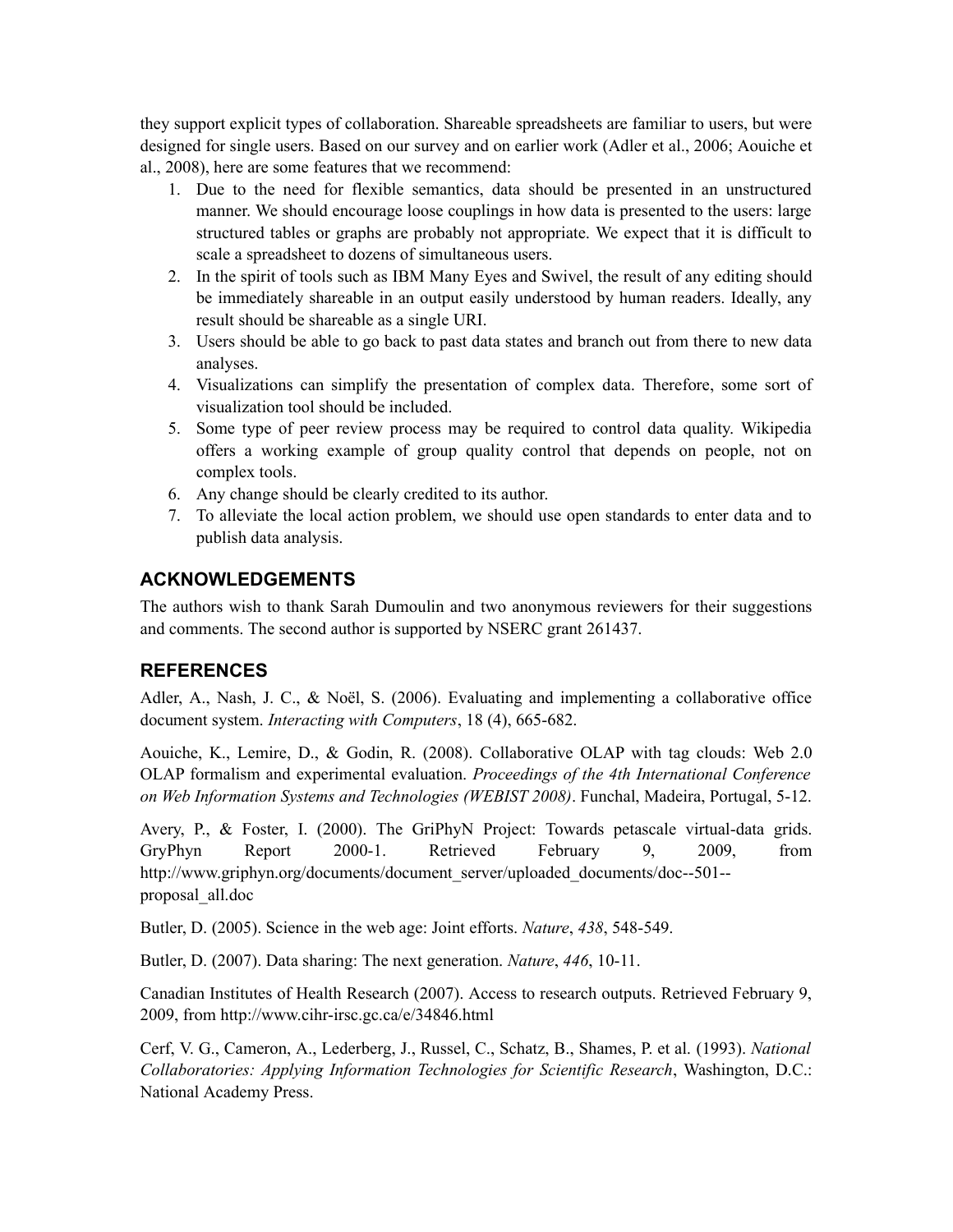Chung, K. H., & Cox, R. A. K. (1990). Patterns of productivity in the finance literature: A study of the bibliometric distributions. *Journal of Financ*e, *45* (1), 301–309.

Clauson, K.A., Polen, H.H., Boulos, M.N.K., & Dzenowagis, J.H. (2008). Scope, completeness, and accuracy of drug information in Wikipedia. *The Annals of Pharmacotherapy*, *42* (12), 1814.

Descy, D. E. (2007). Browser-based online applications: Something for everyone! *TechTrends: Linking Research and Practice to Improve Learning*, *51* (2), 3-5.

Dignan, L. (2007). Salesforce.com rolls out customer data sharing; eyes 1 million subscribers. *ZDNet*. Retrieved February 9, 2009, from http://blogs.zdnet.com/BTL/?p=7239

Findley, L. G. R. & Inge, L. G. J. (2005). North American defence and security in the aftermath of 9/11. *Canadian Military Journal*, *6* (1), 9-16.

Forte, A., & Bruckman, A. (2005). Why do people write for Wikipedia? Incentives to contribute to open-content publishing. Paper presented at the *GROUP* workshop "Sustaining community: The role and design of incentive mechanisms in online systems", Sanibel Island, FL. Retrieved 9 February, 2009, from http://www.cc.gatech.edu/~aforte/ForteBruckmanWhyPeopleWrite.pdf

Gartner Inc. (2007, January 30). Business intelligence market will grow 10 percent in EMEA in 2007 according to Gartner [Press release]. Retrieved February 9, 2009, from http://www.gartner.com/it/page.jsp?id=500680.

Göldi, A. (2007). The Emerging Market for Web-based Enterprise Software, Unpublished master's thesis: Massachusetts Institute of Technology, Boston, Mass.

Golovchinsky, G., Pickens, J. & Back, M. (2008). A taxonomy of collaboration in online information seeking. *11th International Workshop on Collaborative Information Retrieval, JCDL 2008*, June 20, 2008.

Golovchinsky, G., Qvarfordt, P. & Pickens, J. (2009). Collaborative information seeking. *Computer*, March, 47- 51.

Green, T. J., Karvounarakis, G., Taylor, N.E., Biton, O., Ives, Z. G., & Tannen, V., (2007). ORCHESTRA: Facilitating collaborative data sharing. *Proceedings of the ACM International Conference on Management of Data (SIGMOD'07)*, Beijing, China, 1131-1133.

Grippa, F. , Zilli, A., Laubacher, R., & Gloor, P. (2006). E-mail may not reflect the social network. *Proceedings of the 2006 International Sunbelt Social Network Conference*, Vancouver, BC, Canada.

Hartley, J., & Branthwaite, A. (1989). The psychologist as wordsmith: A questionnaire study of the writing strategies of productive British psychologists. *Higher Education*, *18* (4), 423-452.

Havenstein, H. (2003). BI vendors seek to tap end-user power. *InfoWorld*, *25* (22).

IBM, Inc. (2007). Many Eyes. Retrieved February 9, 2009, from http://manyeyes.alphaworks.ibm.com/manyeyes/

Ioannidis, J. P. (2005). Why most published research findings are false. *PLoS Medicine*, *2* (8), e124.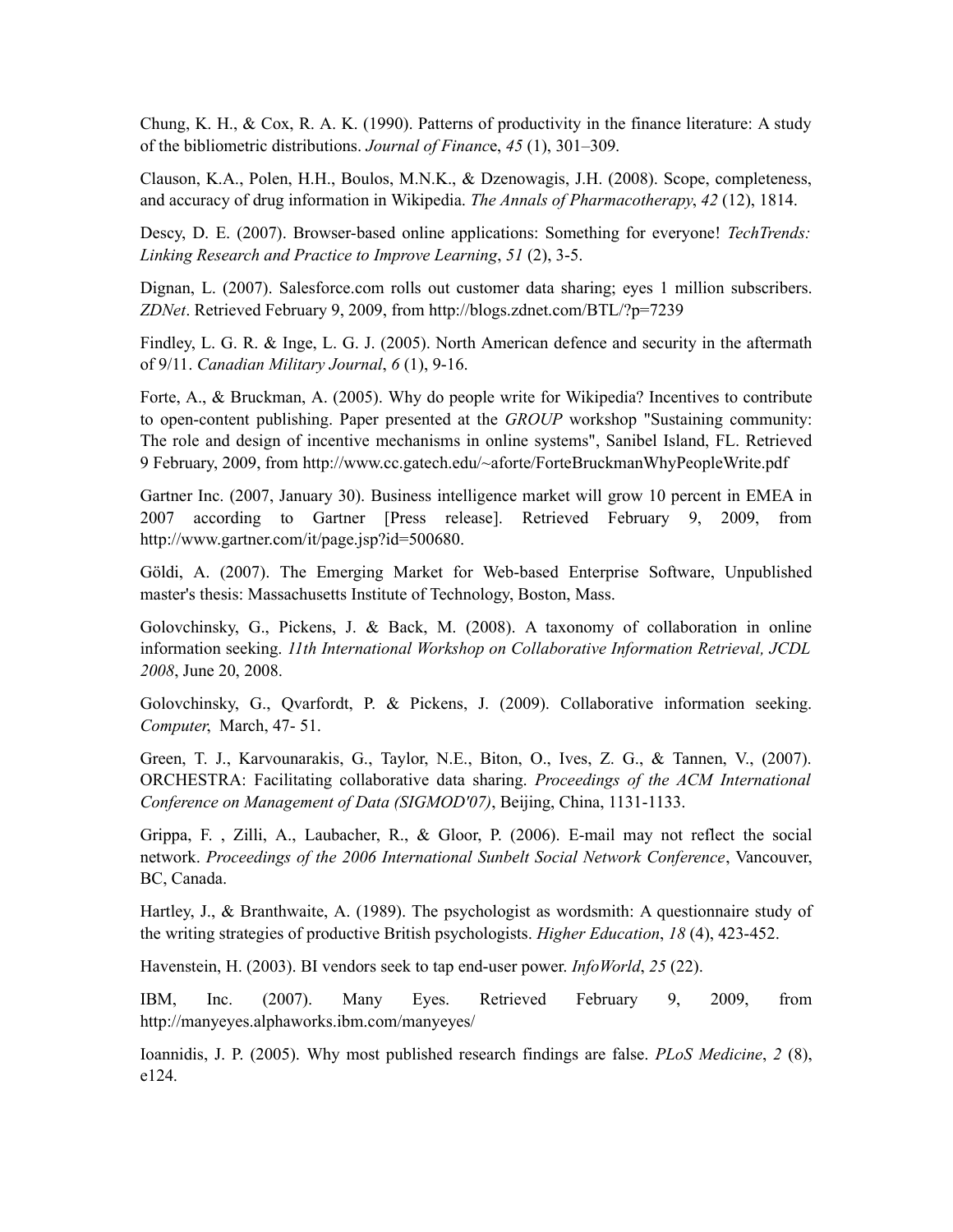Jones, C. (2007). Intelligence reform: The logic of information sharing. *Intelligence & National Security*, *22* (3), 384-401.

Keator, D. B., Grethe, J.S., Marcus, D., Ozyurt, B., Gadde, S., Murphy, S. et al. (2008). A national human neuroimaging collaboratory enabled by the Biomedical Informatics Research Network (BIRN). *IEEE Transactions on Information Technology in Biomedicine*, *12* (2), 162-172.

Kouzes, R. T., Myers, J. D., & Wulf, W. A. (1996). Collaboratories: Doing science on the Internet. *Computer*, *29* (8), 40-46.

Laine, C., Goodman, S. N., Griswold, M. E., & Sox, H. C. (2007). Reproducible research: Moving toward research the public can really trust. *Annals of Internal Medicine*, *146* (6), 450- 453.

Livny, M., Ramakrishnan, R., Beyer, K., Chen, G., Donjerkovic, D., Lawande, S. et al. (1997). DEVise: Integrated querying and visual exploration of large datasets. *Proceedings of the ACM International Conference on Management of Data (SIGMOD'97)*, 301-312.

Lotka, A. J. (1926). The frequency distribution of scientific productivity. *Journal of the Washington Academy of Science*s, *16* (12), 317–324.

Lund University Libraries (2003). Directory of open access journals. Retrieved February 9, 2009, from http://www.doaj.org/

Ma, K.-L. (2007). Creating a collaborative space to share data, visualization and knowledge. *ACM SIGGRAPH Computer Graphics Quarterly*, *41* (4).

Mitchell, A. (1996). Communication and Shared Understanding in Collaborative Writing. Unpublished Master's Thesis. Computer Science Department, University of Toronto.

Morris, M. R. (2008). A survey of collaborative web search practices. Proceedings of the ACM Conference on Computer-Human Interaction (CHI'08), 1657-1660.

Noël, S., & Robert, J.-M. (2004). Empirical study on collaborative writing: What do co-authors do, use and like? *Computer Supported Cooperative Work*, *13* (1), 63-89.

Nash, J., Adler, A., & Smith, N. (2004). TellTable spreadsheet audit: From technical possibility to operating prototype. *Proceedings 2004 Conference European Spreadsheet Interest Group*, 45-56.

Niu, J. (2006). Incentive study for research data sharing. Retrieved February 9, 2009, from http://icd.si.umich.edu/twiki/pub/ICD/LabGroup/fieldpaper\_6\_25.pdf

Ochoa, X., & Duval, E. (2008). Quantitative analysis of user-generated content on the Web. *Web Science Workshop WebEvolve*.

Okada, K. I., Maeda, F., Ichikawaa, Y., & Matsushita, Y. (1994). Multiparty videoconferencing at virtual social distance: MAJIC design. *Proceedings 1994 ACM conference on Computer supported cooperative work*, 385-393.

Pedersen, E. R., McCall, K., Moran, T. P., & Halasz, F. G. (1993). Tivoli: An electronic whiteboard for informal workgroup meetings. *Proceedings SIGCHI conference on Human factors in computing systems*, 391-398.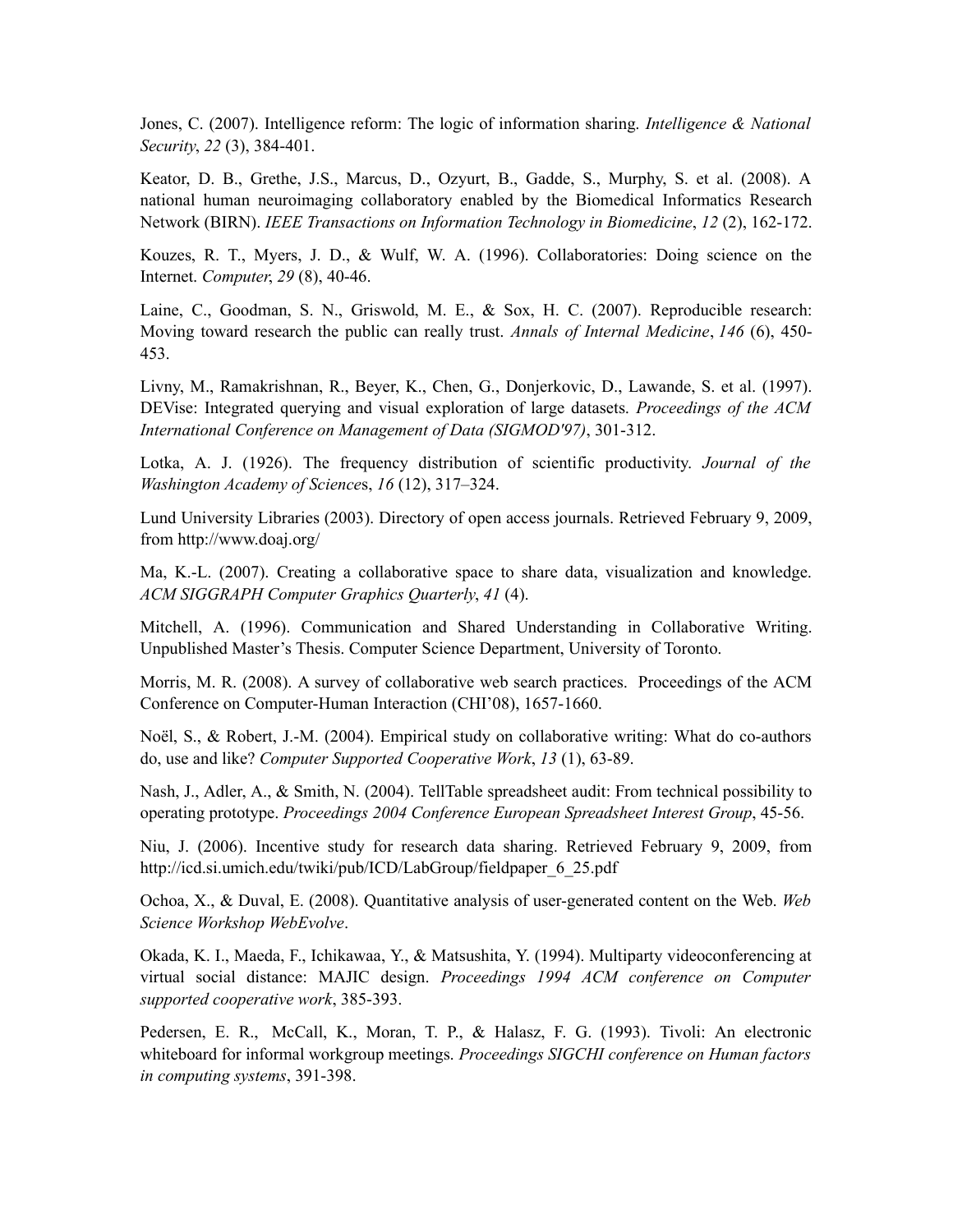Piwowar, H. A., Day, R. S., & Fridsma, D. B. (2007). Sharing Detailed Research Data Is Associated with Increased Citation Rate. *PLoS ONE*, 2(3).

Posner, I., & Baecker, R. M. (1993). How people write together. In R.M. Baecker (Ed.), *Readings in Groupware and Computer-Supported Cooperative Work: Assisting Human-Human Collaboration*. San Mateo, CA: Morgan Kaufman, pp. 239-250.

Powell, K. R. & Albers, H. E. (2006). Center for Behavioral Neuroscience: A prototype multiinstitutional collaborative research center. *Journal of Biomedical Discovery and Collaboration*, *1* (1), 9.

Reed, D. A. (2003). Grids, the TeraGrid, and Beyond. *Computer*, *36* (1), 62-68.

Reed, D. A., Giles, R. C., & Catlett, C. E. (1997). Distributed data and immersive collaboration. *Communications of the ACM*, *40* (11), 38-48.

Reidpath, D. D., & Allotey, P. A. (2001). Data Sharing in Medical Research: An Empirical Investigation. *Bioethics*, *15* (2), 125-134.

Roth, S. (2004). Capstone Address: Visualization as a medium for capturing and sharing thoughts. *Proceedings IEEE InfoVis 2004*, xiii.

Schwenk, T. L., & Green, L. A. (2006). The Michigan Clinical Research Collaboratory: Following the NIH roadmap to the community. *Annals of Family Medicine*, *4* (1), 49-54.

Shah, C. (2008). Toward Collaborative Information Seeking (CIS). *Proceedings of the Collaborative Exploratory Search Workshop*.

Stein, L. D., Mungall, C., Shu, S.Q., Caudy, M., Mangone, M., Day, A. et al. (2002). The Generic Genome Browser: A building block for a model organism system database. *Genome Research*, *12*, 1599-1610.

Sun, C., Xia, S., Sun, D., Chen, D., Shen, H. & Cai, W. (2006). Transparent adaptation of singleuser applications for multi-user real-time collaboration. *ACM Transactions on Computer-Human Interaction*, *13* (4), 531-582.

Swivel, Inc. (2007). Swivel. Retrieved February 9, 2009, from http://www.swivel.com

Taylor, N. E., & Ives, Z. G. (2006). Reconciling while tolerating disagreement in collaborative data sharing. *Proceedings of the ACM Conference on Management of Data (SIGMOD '06)*, 13- 24.

Tutt, D., Hindmarsh, J., & Fraser, M. (2007). The distributed work of local action: Interaction amongst virtually collocated research teams. *Proceedings of the European Conference on Computer-Supported Cooperative Work (ECSCW 2007)*, 199-218.

Viégas, F. B., Wattenberg, M., van Ham, F., Kriss, J., & McKeon, M. (2007). Many Eyes: A site for visualization at internet scale. *Proceedings Infovis 2007*, 1121-1128.

Viégas, F. B., Wattenberg, M., McKeon, M., van Ham, F. , & Kriss, J. (2008). Harry Potter and the meat-filled freezer: A case study of spontaneous usage of visualization tools. *Proceedings HICSS 2008*, 159.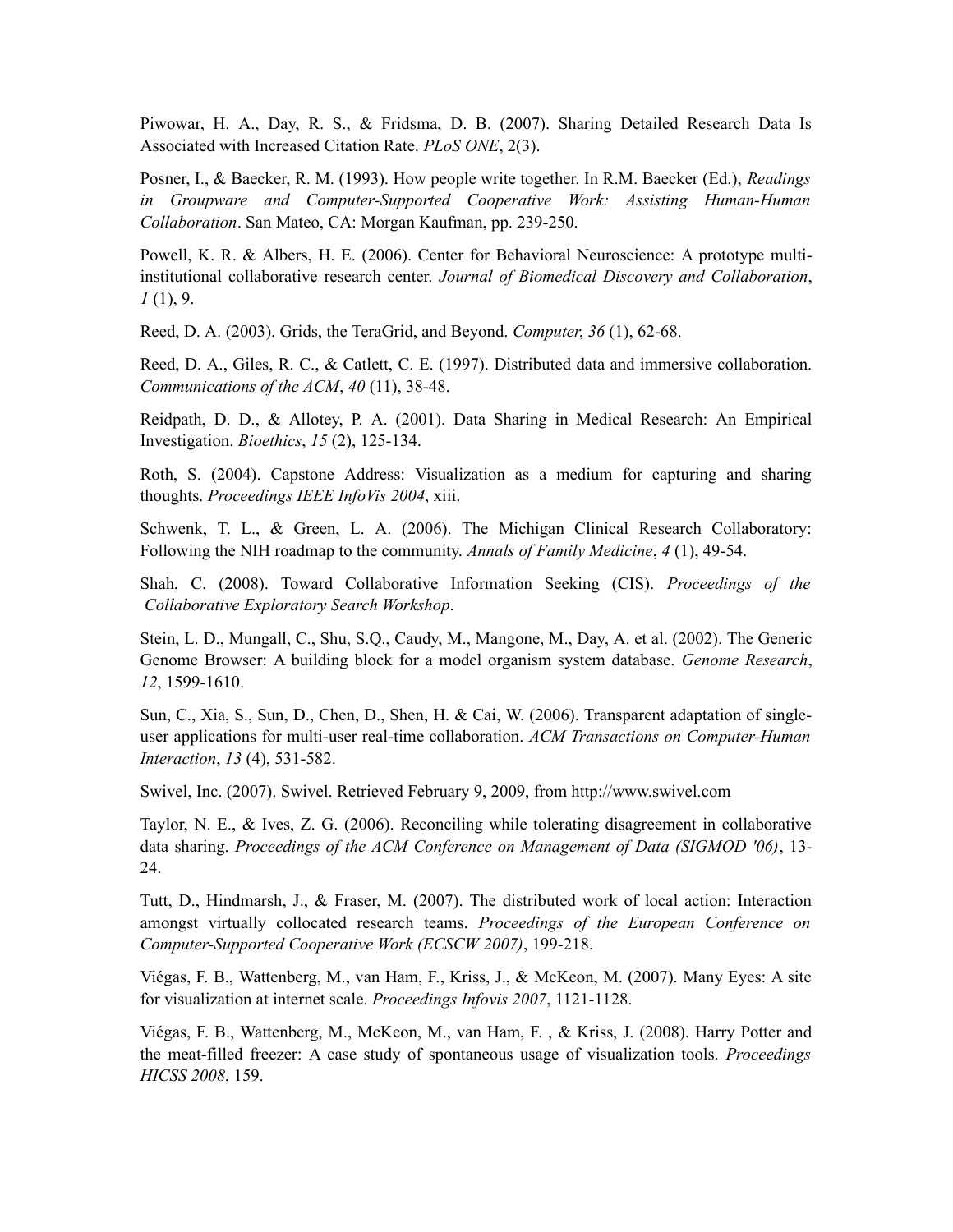Wagner, C., & Prasarnphanich, P. (2007). Innovating collaborative content creation: The role of altruism and wiki technology. *Proceedings HICSS 2007*, 40 (1), 278.

Waldrop, M. M. (2008). Science 2.0 - Is Open Access Science the Future? *Scientific American*, Retrieved February 9, 2009, from http://www.sciam.com/article.cfm?id=science-2-point-0

Wattenberg, M. (2005). Baby names, visualization, and social data analysis. Proceedings Infovis 2005, 1-7.

Wilbanks, J. & Boyle, J. (2006), Introduction to Science Commons. Retrieved February 23, 2009, from http://sciencecommons.org/wp-content/uploads/ScienceCommons\_Concept\_Paper.pdf

Wu, C. G., Gerlach, J. H., & Young, C. E. (2007). An empirical analysis of open source software developers' motivations and continuance intentions. *Information & Management*, *44* (3), 253- 262.

## **ADDITIONAL READING**

Adler, A., & Nash, J. C. (2004). Knowing what was done: uses of a spreadsheet log file. *Spreadsheets in Education*, *1* (2), 118-130.

Arita, M., & Suwa, K. (2008). Search extension transforms wiki into a relational system: A case for flavonoid metabolite database. *BioData Mining*, *1* (7).

Bentley, R., Horstmann, T., & Trevor, J. (1997). The World Wide Web as enabling technology for CSCW: The case of BSCW. *Computer Supported Cooperative Work*, *6* (2-3), 111-134.

Cederqvist, P. (2002). *Version management with CVS*. Bristol UK: Network Theory.

Cole, P., & Nast-Cole, J. (1992). A primer on group dynamics for groupware developers. In D. Marca and G. Bock (Eds.), *Groupware: Software for Computer-Supported Cooperative Work* (pp. 44-57). Los Alamitos, CA: IEEE Computer Society Press.

Dillon, A., & Maynard, S. (1995). 'Don't forget to put the cat out' - Or why collaborative authoring software and everyday writing pass one another by! *The New Review of Hypermedia and Multimedia*, *1*, 135-153.

Dix, A. (1997). Challenges for Cooperative Work on the Web: An Analytical Approach. *Computer Supported Cooperative Work*, *6* (2), 135-156.

Elbashir, M. Z., Collier, P. A., & Lee, S.-F. (2008). Measuring the effects of business intelligence systems: The relationship between business process and organizational performance. *International Journal of Accounting Information Systems*, *9* (3), 135-153.

Grigori, D., Casati, F., Castellanos, M., Dayal, U., Sayal, M., & Shan, M.C. (2004). Business Process Intelligence. *Computers in Industry*, *53* (3), 321-343.

Grudin, J. (1992). Why CSCW applications fail: Problems in the design and evaluation of organisational interfaces. In D. Marca and G. Bock (Eds), *Groupware: Software for Computer-Supported Cooperative Work* (pp. 552-560). Los Alamitos, CA: IEEE Computer Society Press.